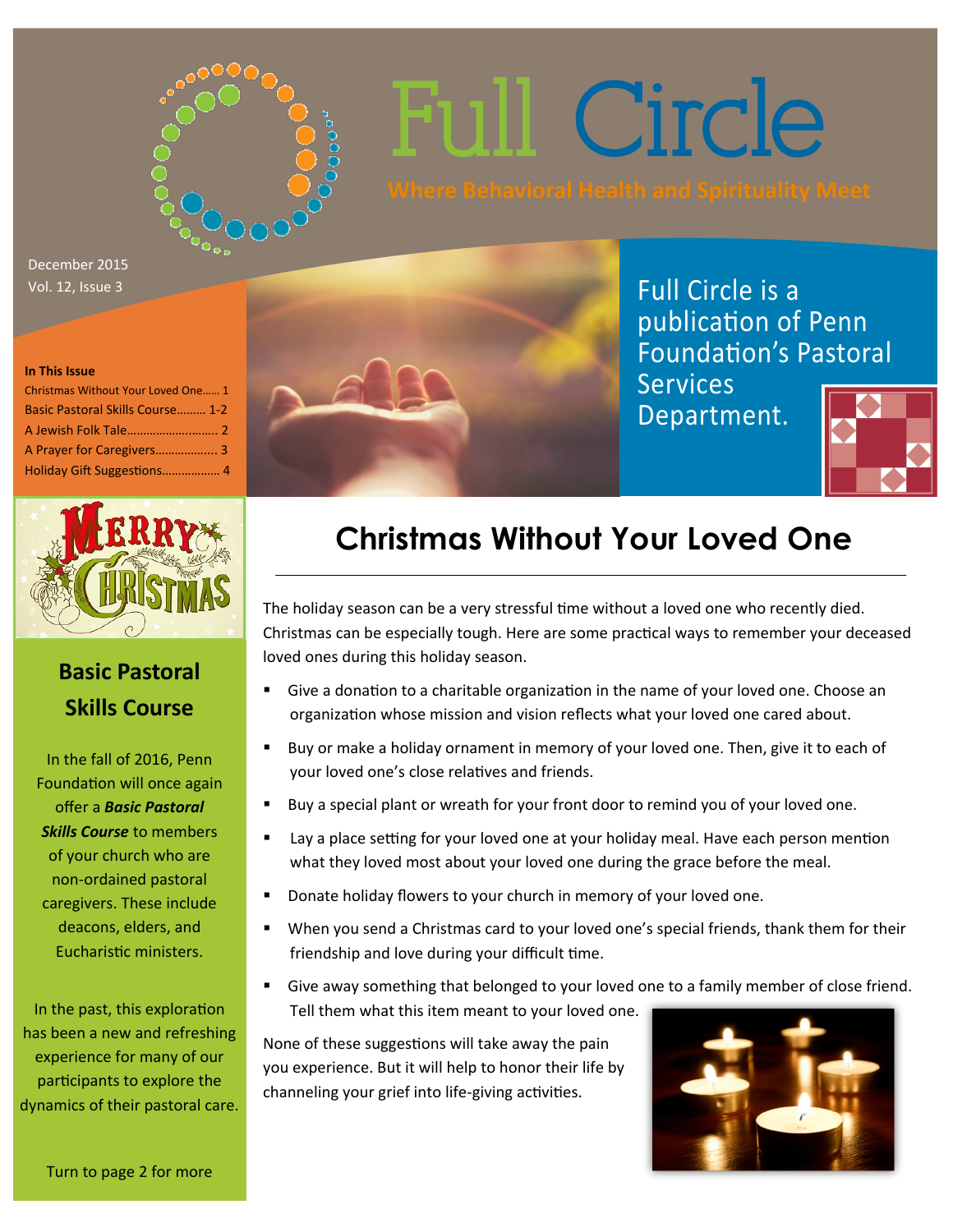#### *Basic Pastoral Skills Course Continued*



### **Syllabus**

"The Nuts and Bolts of a Pastoral Conversation"

"The Importance of Presence and Listening"

"The Do's and Don'ts of a Hospital Visit"

 "The Spirituality of Aging and Retirement Home Visitation"

"The Impact of Grief and Loss on Spiritual Growth"

 "The Use of Prayer and Scripture during a Pastoral Visit"



Pastoral Skills Class Graduation Penn Foundation Chapel November 11, 2015

Tuition for the entire six week (2 hours) evening course is \$50.00 per student. This covers the cost of preparation, facilitation, light refreshments, handouts, etc. This fee may be paid by the individual participant or your church.

As in the past, the course will be taught by Rev. Dr. Carl Yusavitz, Director of Pastoral Services and CPE Supervisor at Penn Foundation.

Registration is necessary, and we need at least six participants to form a class. For more information or to register, contact Carl at 215.453.5170 or [cyusavitz@pennfoundation.org.](mailto:cyusavitz@pennfoundation.org)

## **A Jewish Folk Tale**

One day, God decided to become visible to a king and a peasant. So, he sent an angel to inform both of them of this blessed event. "O king," the angel announced, "God has decided to become visible to you in whatever form or manner you wish. What is your desire?"

Seated pompously on his throne and surrounded by his awestruck subjects, the king royally proclaimed, "How else would I wish to see God, save in his majesty and power! Show God to me in the fullness of glory and power!" God granted his wish and appeared in a thunderous bolt of



lightening that instantly pulverized the king and his entire court. Nothing remained, not even a cinder.



The angel then went to the poor peasant and said, "God has decided to become visible to you in whatever form or manner you wish. What is your desire?"

Scratching his head and looking puzzled for a long time, the peasant finally said, "I am a poor person and not worthy to see God's face. But if it is God's will that he be revealed to me, let it be in those things that I am familiar with. Let me experience God in the



of my family, my neighbors, and – if God deems it as good for myself and others – even in my own reflection as well."

earth I plow, the water I drink, and the food I eat. Let me see the presence of God in the faces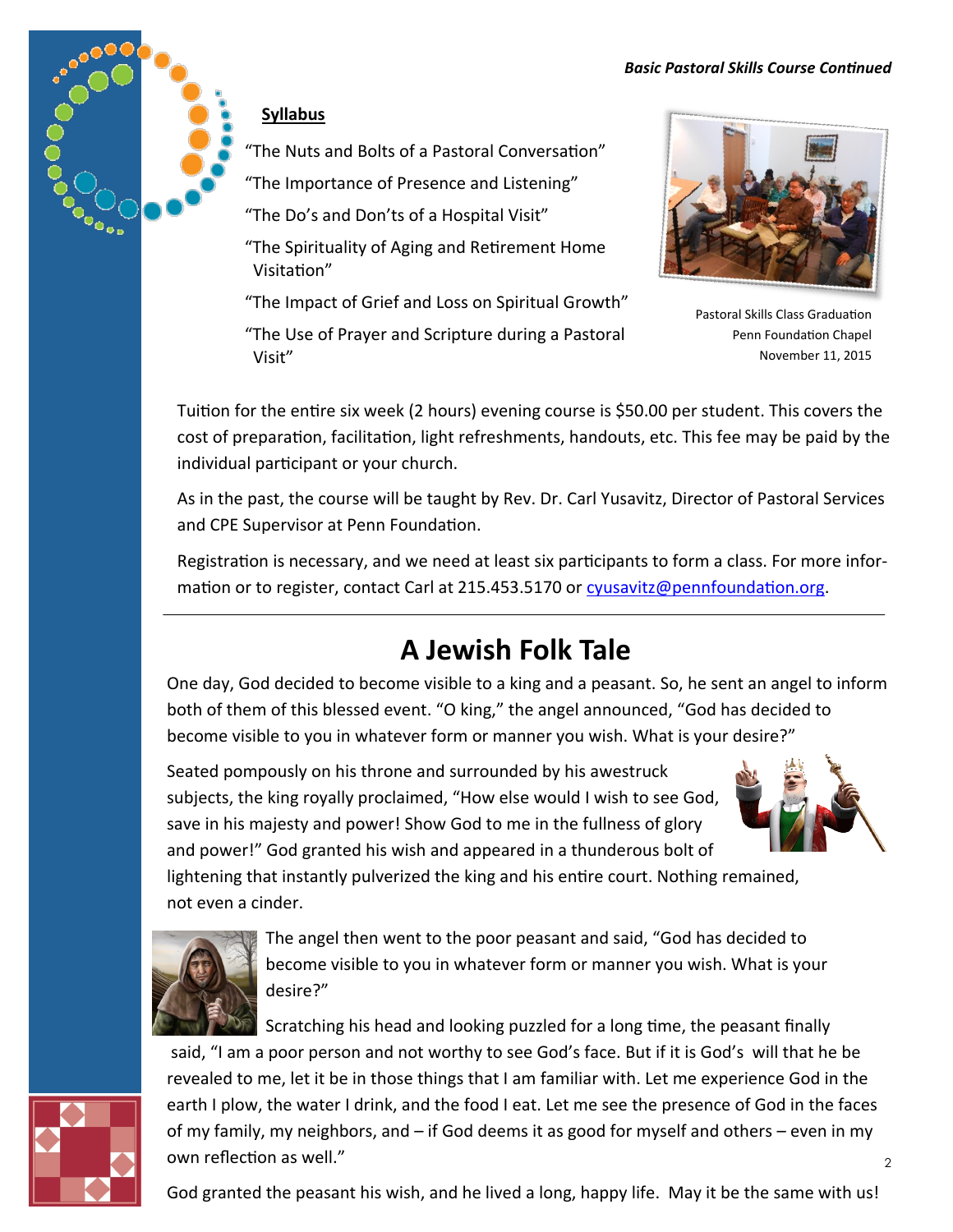### **A Prayer for Caregivers**

I created the world - it's nations, races, and creeds. Some require no help but others have needs. They are the most special and need special care. Some one to help them, some one to share.

People call them names and more than one label. What they cannot do instead of what they are able. Other say there is something wrong and they are disabled. But in my sight they are perfect and are just differently abled.

> Able to worship and able to pray. Able to laugh and able to play. Able to smile and able to share. Able to love and able to care.

You are their eyes when they cannot see. You are their legs when they cannot walk. You are their ears when they cannot hear. You are their voice when they cannot talk.

So I give you my blessings for doing your part. I bless you for having a true servant's hear. A heart that sees their needs each and every day. A heart that tries to help in many different ways.

And when I call each of them home to me, Into their lives I will be able to see. You, who have been there to love, help, and care, For my special child your love did you share.

~ Anonymous ~